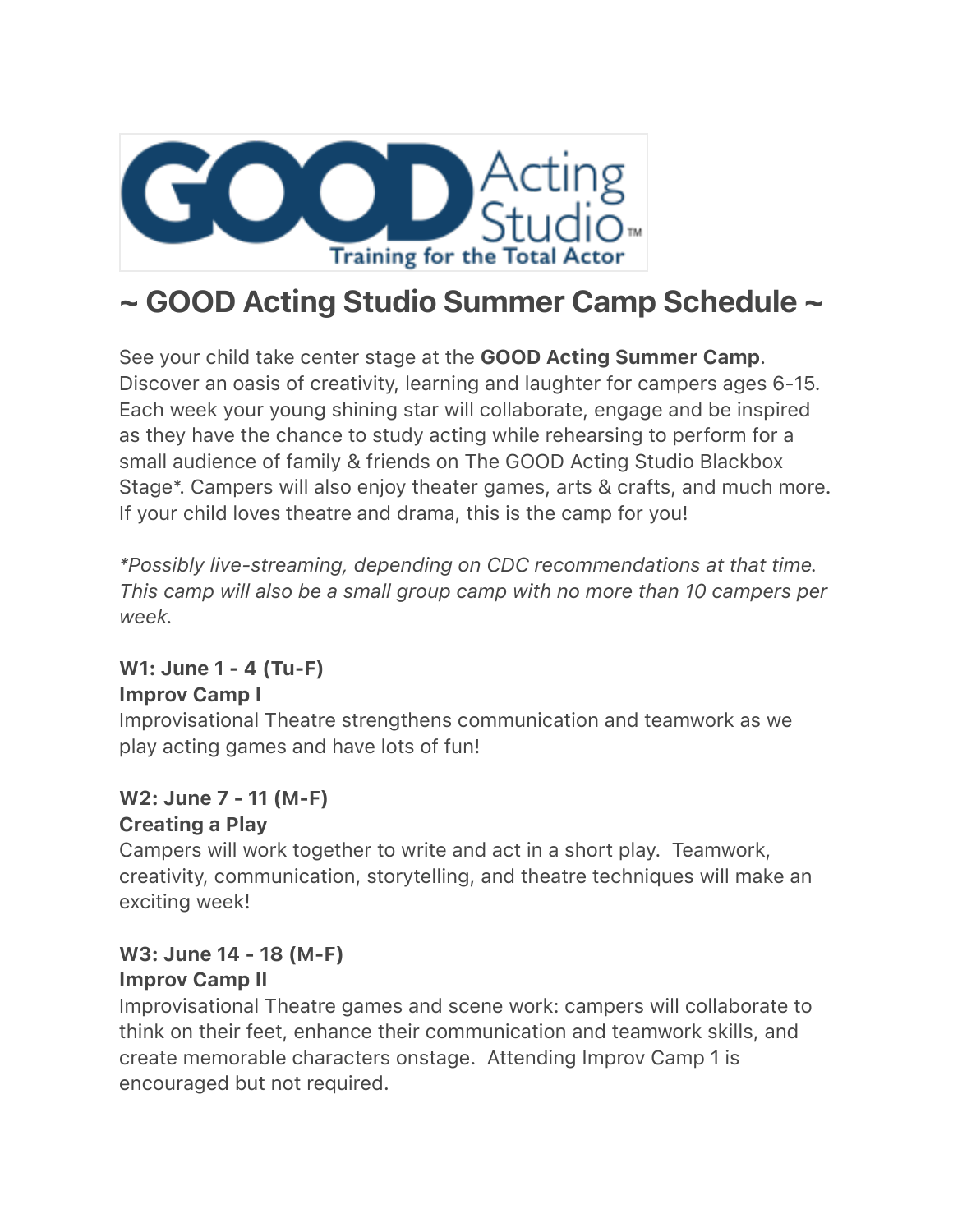# W4: June 21 - 25 (M-F) Legends and Folktales

Campers will explore legends and folktales from cultures around the world. They will decide if and how they are relevant today, and then they choose which ones they'll get to perform on stage! Singers and dancers will have the chance to explore stories of the world through music, as well.

# W5: June 28 - July 2 (M-F) America the Beautiful

Campers will have the opportunity to select or to write scenes, songs, and poems, and even to create artwork, to describe how they feel about the United States of America and what they hope for its future. This weeks performance may include possible song/dance depending on campers' inclinations*.*

# NO CAMP: July 5 - July 9

#### W6: July 12 - 16 Poetry Week

Young actors learn about different types of poetry and how to perform it on stage, as well as writing their own verse, drawing picture poetry, and more. We will also have a visit from a few Professional Spoken Word Artists/ Performers!

#### W7: July 19 - 23 (M-F) On-Camera Week

How is acting for the camera different from acting for the stage, and how is it the same? Students will find out during this camp! They will practice auditioning in front of the camera, get expert training and feedback, and gain valuable experience. Mr. Good will be helping out with the hands on training this week!

### W8: July 26 - 30 (M-F) Most Requested

By the end of the summer, Campers are usually asking for more of certain types of theatre or other activities. We listen! Whether it's more improv, more writing-your-own-play, more on-camera practice, or something else, we'll take note of what the campers have been enjoying most & wanting to do again.